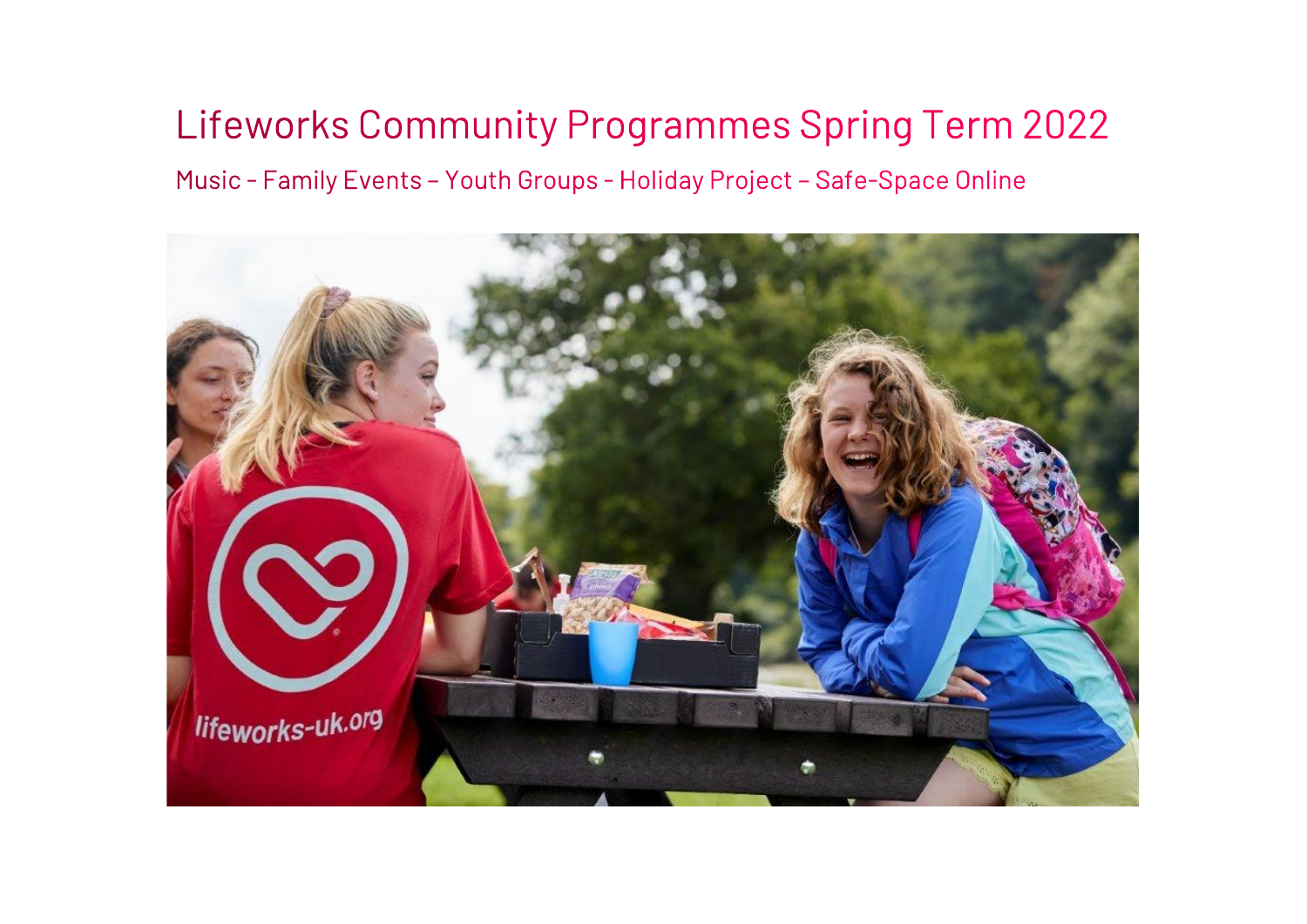

# lifeworks

Learning disability champions

#### JAM BUDDIES

The Barrel House, Totnes

Every Monday night – 5-7pm from Monday 17 January, 2022

Inclusive music sessions with Rachel Thame an[d The Turning Tides Project.](http://www.theturningtidesproject.org.uk/) Come and play music in a much loved community space  $\circledcirc$ To find out more contact: [rachel.tttp@outlook.com](mailto:rachel.tttp@outlook.com) 

#### LIFEWORKS SUPPER CLUB

The Barrel House

Monday 21 March 2022 6.30-9pm

### Come and enjoy a three course 'Spring Has Sprung' Sharing feast

cooked by Lifeworks Youth Group and Chef Sima from [The Kitchen Table £](https://www.thekitchentable.org.uk/)25 per head + Lifeworks LOVE Auction: Have you got somerthing other people might want? Are you are gardener, hairdresser, do you work in a bakery or run a cinema? What can you put in the auction to help raise funds for a fab trip for the Youth Group in the Summer Term? To book and/or pledge an auction item contact [sarah-janelowson@lifeworks-uk.org](mailto:sarah-janelowson@lifeworks-uk.org)

#### LIFEWORKS FAMILY FUN DAY

Torbay Leisure Centre & Velopark

Saturday 09 April, 2022, 11am-3.30pm

Dust off your trainers, it's time to get on your bike, play football, boccia, basketball and multisport, Hula-hoop, go on a treasure hunt, build dens, enter a talent show and eat some healthy scrumptious food, its all going on and its ALL free and open to children with disabilities & their families.

To book contact [communityprojects@lifeworks-uk.org](mailto:communityprojects@lifeworks-uk.org) Tues-Thurs 8.30am-2.30pm.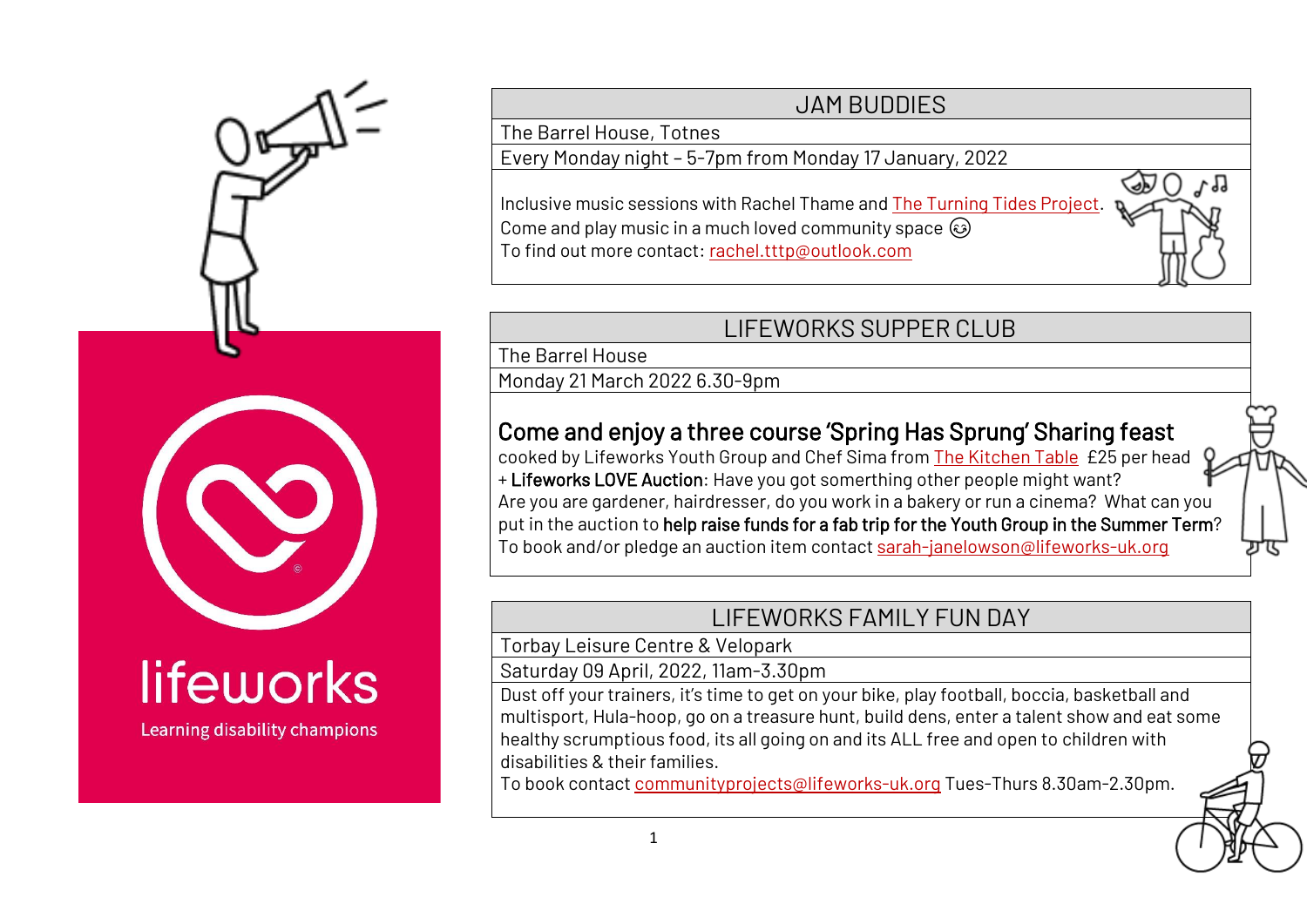## CONSTRUCTOR Music Project led by Moor to Sea

An amazing opportunity for young people with learning disabilities to work with musicians from all over the UK.

To challenge musicians to think about music in new ways.

To co-create new work and explore composition, orchestral arrangement and conducting - we'll find our own new ways from your ideas! Anyone involved in Lifeworks Community Programmes can come along to any of the sessions listed below but we do need you to book on if you're not a regular attendee of the session.

To book email[: communityprojects@lifeworks-uk.org](mailto:communityprojects@lifeworks-uk.org) or phone: 01803 861 069 Tuesdays-Thursdays 8.30am-2.30pm

We are working towards a performance/sharing in the Summer of 2022 To find out more contact: Rachel & Debs at Moor to Sea [info@moortoseamusic.org.uk](mailto:info@moortoseamusic.org.uk)

| CONSTRUCTOR CALENDER SPRING 2022            |                                                                                      |                                                                                                                                                                                                                                                        |  |  |  |
|---------------------------------------------|--------------------------------------------------------------------------------------|--------------------------------------------------------------------------------------------------------------------------------------------------------------------------------------------------------------------------------------------------------|--|--|--|
| Date and time                               | Where                                                                                | What                                                                                                                                                                                                                                                   |  |  |  |
| Saturday 29 January 10am-4pm                | Lifeworks YASS (Young Adults Saturday<br>Social), Learning Lab, Torre Abbey, TQ2 5JE | A One-Day session where all of the people involved;<br>young people, volunteers, staff, musicians and artists<br>can come together, learn together, agree CONSTUCTOR<br>principles/ground rules together and most importantly;<br>make music together. |  |  |  |
| Saturday 19 Feb 10am-2.45pm                 | Lifeworks Youth Group, Rushbrook Centre,<br>Totnes, 5HW                              | A slightly shorter one day session, where we get to meet<br>a real-life band - LIVE ON ZOOM as they get ready for<br>their show.                                                                                                                       |  |  |  |
| Monday 21 & Tuesday 22<br>February 10am-4pm | Studio 33, Hex & Gym, Park Road, Dartington<br>Hall Estate                           | Two-Day Residency<br>for young people and young adults<br>with an interest in music.<br>Multi-sensory workshops exploring different ways of<br>creating music and making an orchestra<br>MUSIC - DANCE - VISUAL ART                                    |  |  |  |
| <b>EASTER DATES COMING SOON</b>             |                                                                                      |                                                                                                                                                                                                                                                        |  |  |  |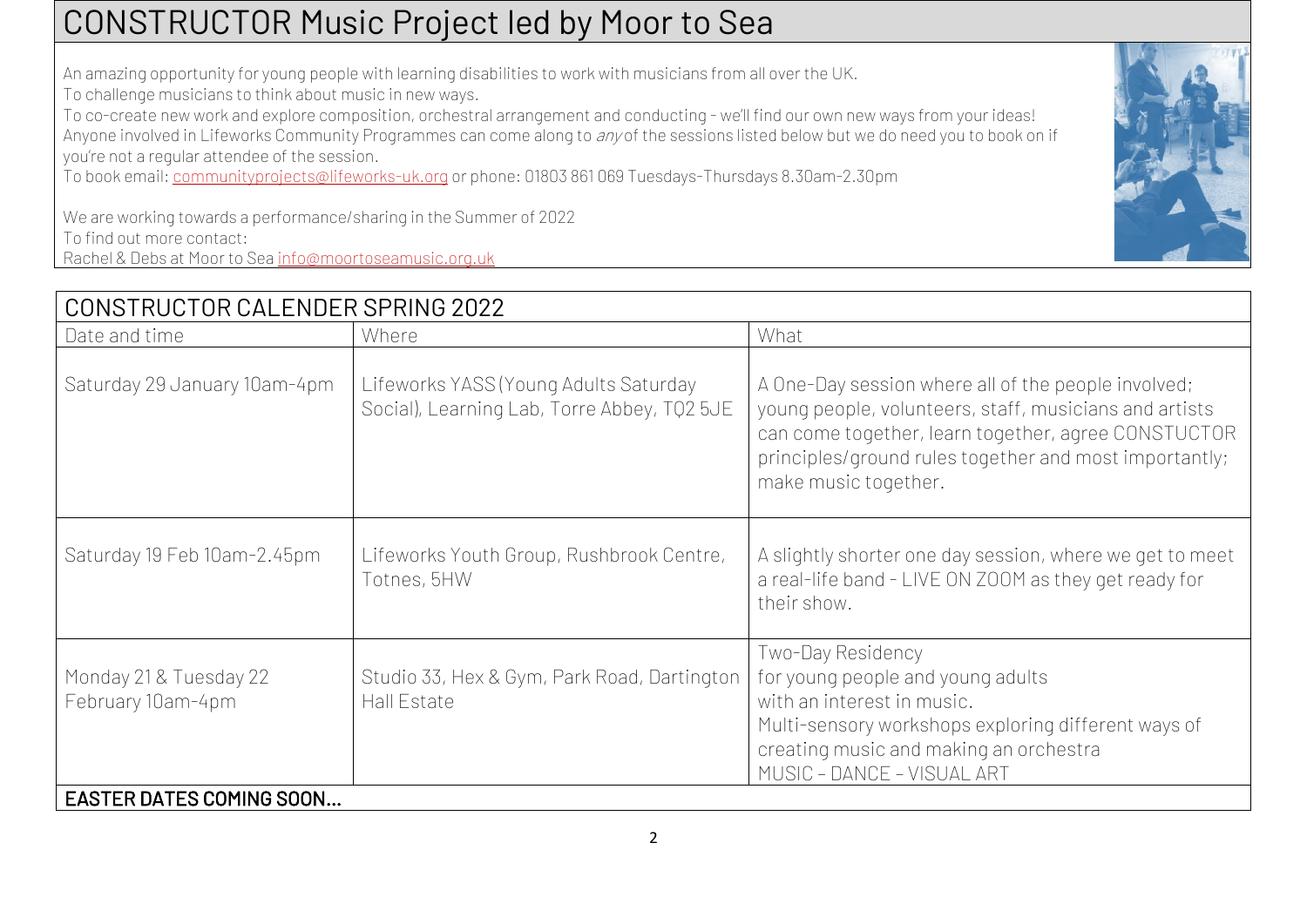



| Totnes Youth Group Spring 2022 for young people 11-18<br>Programme subject to change |                                                                                                                                                                                                                         |                                                                                                                                                                                                                                                                                                    |                                                                                                                                                      |  |  |
|--------------------------------------------------------------------------------------|-------------------------------------------------------------------------------------------------------------------------------------------------------------------------------------------------------------------------|----------------------------------------------------------------------------------------------------------------------------------------------------------------------------------------------------------------------------------------------------------------------------------------------------|------------------------------------------------------------------------------------------------------------------------------------------------------|--|--|
| Saturday 08<br>January                                                               | Saturday 22 January                                                                                                                                                                                                     | Saturday 05 February                                                                                                                                                                                                                                                                               | Saturday 19 February                                                                                                                                 |  |  |
| Welcome back!!                                                                       | Arts & Crafts<br>Football<br>With Lift-the-Lid                                                                                                                                                                          | <b>Bowling</b>                                                                                                                                                                                                                                                                                     | <b>AM/PM: CONSTRUCTOR</b><br>Musical explorations with<br>Moor to Sea, introducing the<br>Constructor project, thinking<br>about what "an orchestra" |  |  |
| Saturday 05<br>March                                                                 | Saturday 19 March                                                                                                                                                                                                       | Saturday 02 April                                                                                                                                                                                                                                                                                  | could possibly be and who's<br>in charge of that or Arts &                                                                                           |  |  |
| AM: Drama with<br>Jonathan<br>PM: Dance with<br>Lauren                               | Operating 10.30-4.30<br>AM: Cooking with Sima<br>at The Kitchen Table<br>Preparing for the FIRST<br><b>EVER LIFEWORKS</b><br><b>SUPPER CLUB</b><br>2.30-4.30pm: Back by<br>popular demand,<br><b>Parkour Experience</b> | <b>Seeds and Sowing at Common</b><br>Flora: Come and help us start<br>the growing season at this<br>working horticultural site.<br>Spend time in the polytunnel<br>and have activities which<br>make us think about how life<br>starts in plants and how we<br>might use and learn from<br>plants. | Crafts<br>3-4PM: SIMA FROM THE<br>KITCHEN TABLE popping in<br>to talk Supper Club Menus<br><b>Wet Weather Options:</b>                               |  |  |
|                                                                                      |                                                                                                                                                                                                                         |                                                                                                                                                                                                                                                                                                    | Quasar<br>Cinema                                                                                                                                     |  |  |

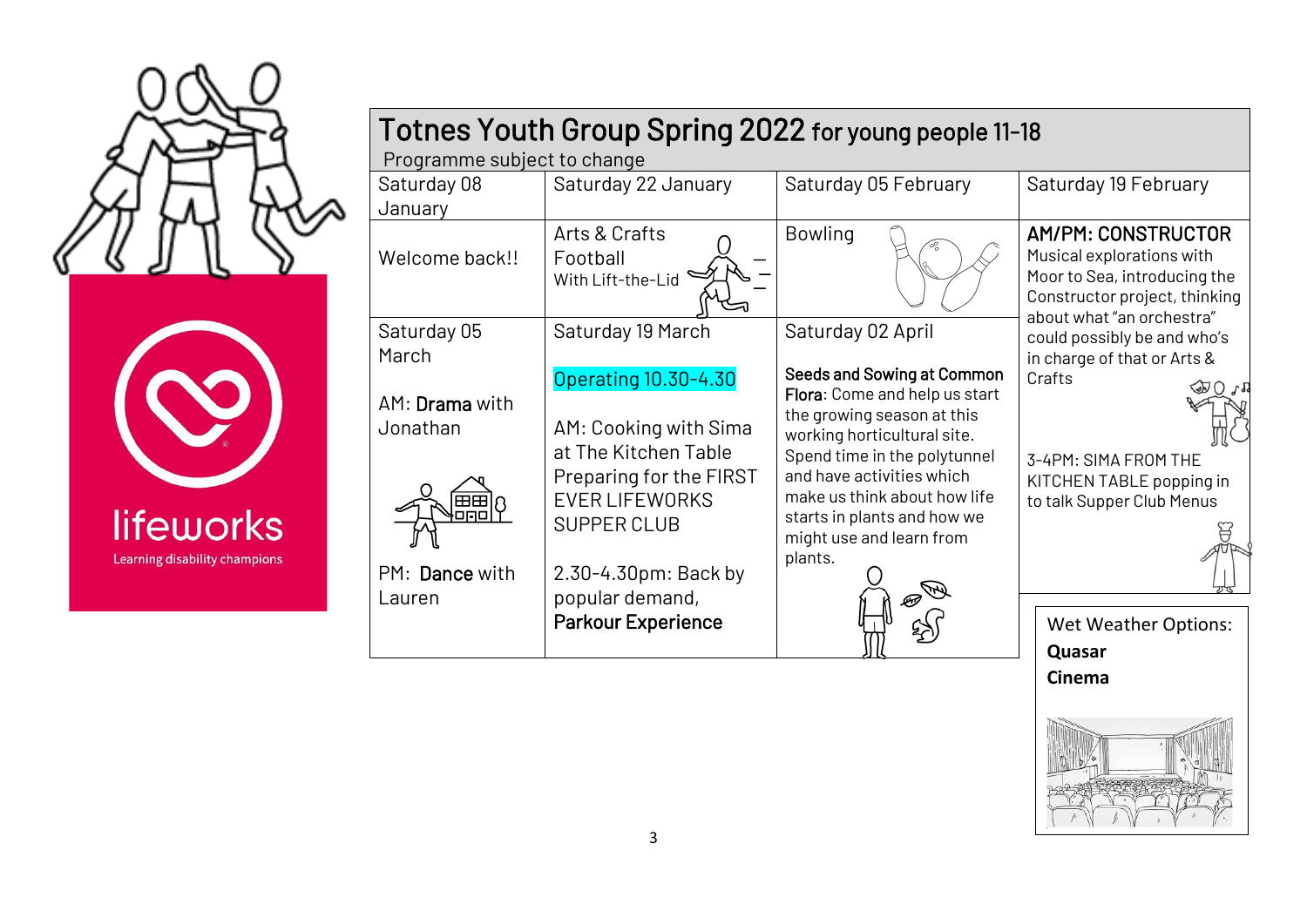| Torbay Young Adults Social Spring Term 2022 18+                                                                                                                                |                                                                                                                                                                                                                                        |                                                                                                                                                                                                               |                                                        |  |  |  |
|--------------------------------------------------------------------------------------------------------------------------------------------------------------------------------|----------------------------------------------------------------------------------------------------------------------------------------------------------------------------------------------------------------------------------------|---------------------------------------------------------------------------------------------------------------------------------------------------------------------------------------------------------------|--------------------------------------------------------|--|--|--|
| Programme subject to change.                                                                                                                                                   |                                                                                                                                                                                                                                        |                                                                                                                                                                                                               |                                                        |  |  |  |
| Saturday 15 January                                                                                                                                                            | Saturday 29 January                                                                                                                                                                                                                    | Saturday 12 February                                                                                                                                                                                          | Saturday 26 February                                   |  |  |  |
| Bounce back to YAS<br>With a trip to<br>I-Bounce.<br>We will be going on train<br>bring your rail card if you<br>have one.<br>Session booked for 12<br>noon                    | <b>CONSTRUCTOR</b><br>Musical explorations with<br>Moor to Sea, introducing the<br>Constructor project, thinking<br>about what "an orchestra"<br>could possibly be and who's<br>in charge of that or Arts &<br>Crafts<br>$CDO^{\ast}1$ | Cooking<br>at Lifeworks College<br>Bring your Bus Pass if you<br>have one - we'll be<br>travelling on the bus.                                                                                                | <b>Bowling</b>                                         |  |  |  |
| Saturday 12 March                                                                                                                                                              | Saturday 26 March                                                                                                                                                                                                                      | Saturday 09 April                                                                                                                                                                                             |                                                        |  |  |  |
| 9.30am-3.30pm*<br><b>Trip to Newton</b><br><b>Abbot Museum</b><br>Looking at objects<br>and their stories<br>with Museum<br>Community Artist.<br>Make your own little<br>book. | <b>Street Dance with Eve.</b>                                                                                                                                                                                                          | <b>FREE Family Fun Day</b><br>Time to pull on our<br>trainers ready for the<br>summer: cycling,<br>dance, football,<br>multisport, Boccia,<br>Hula-hoop. This is a<br>family event -<br>everyone welcome<br>ک | <b>Wet Weather Options:</b><br>Quasar<br><b>Cinema</b> |  |  |  |



 $\overline{\phantom{0}}$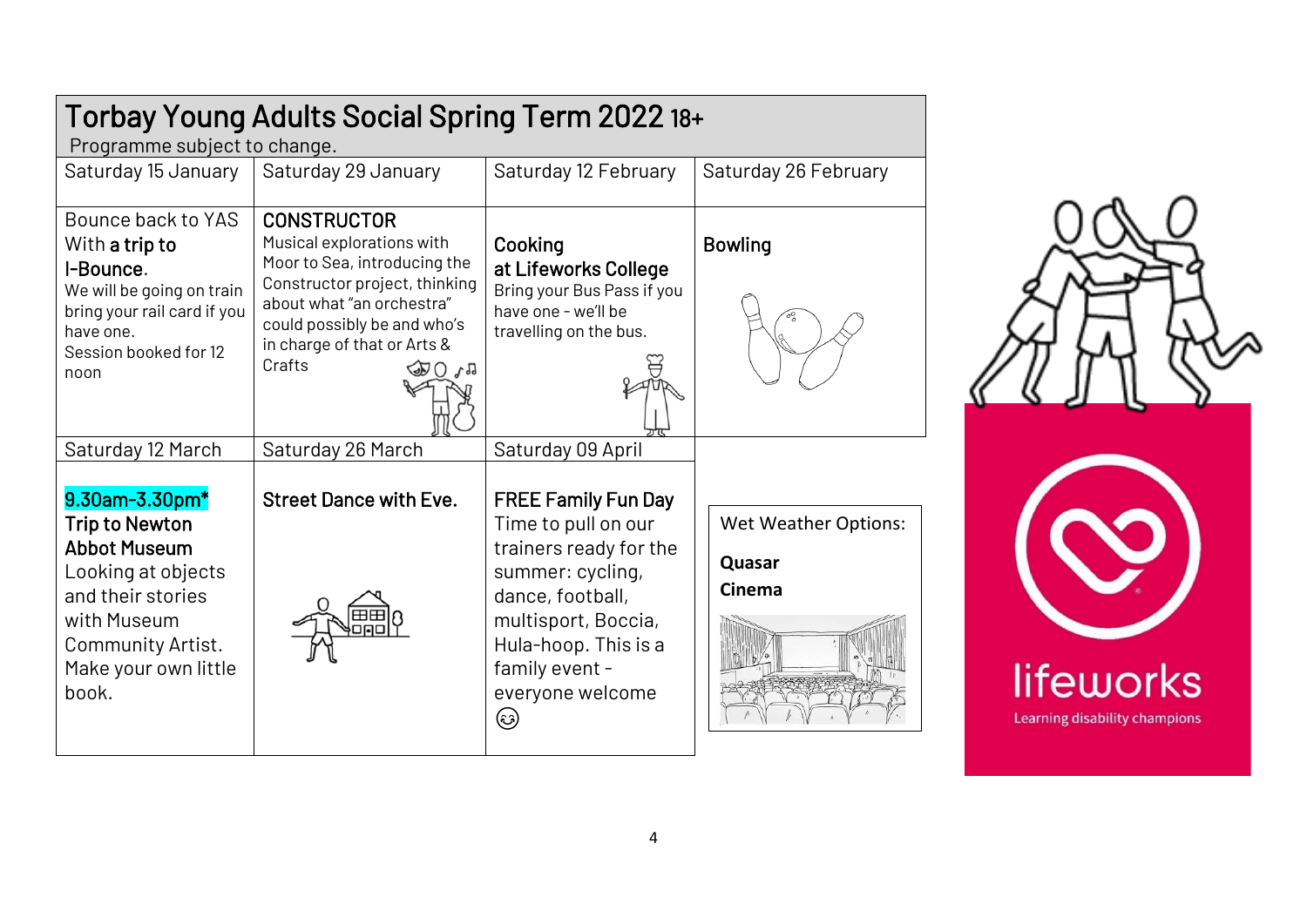| <b>Lifeworks Holiday Project</b><br><b>FEBRUARY HALF TERM</b>                               |  |                                             |  |  |  |
|---------------------------------------------------------------------------------------------|--|---------------------------------------------|--|--|--|
| For young people age 11-18<br>Programme subject to change                                   |  |                                             |  |  |  |
| Wednesday 23 February                                                                       |  | Friday 25 February                          |  |  |  |
| At the Windmill Centre Torquay                                                              |  | At Seale Hayne                              |  |  |  |
| AM: Healthful cooking and lunch with TURNING HEADS                                          |  | AM: TAIKO DRUMMING<br>With TAIKO SOUTH WEST |  |  |  |
| PM: TURNING HEADS ARTS CLUB looking at COP 26<br>and/or TABLE TENNIS, POOL & OUTDOOR SPORTS |  | PM: A SPLASH IN THE HYDRO POOL              |  |  |  |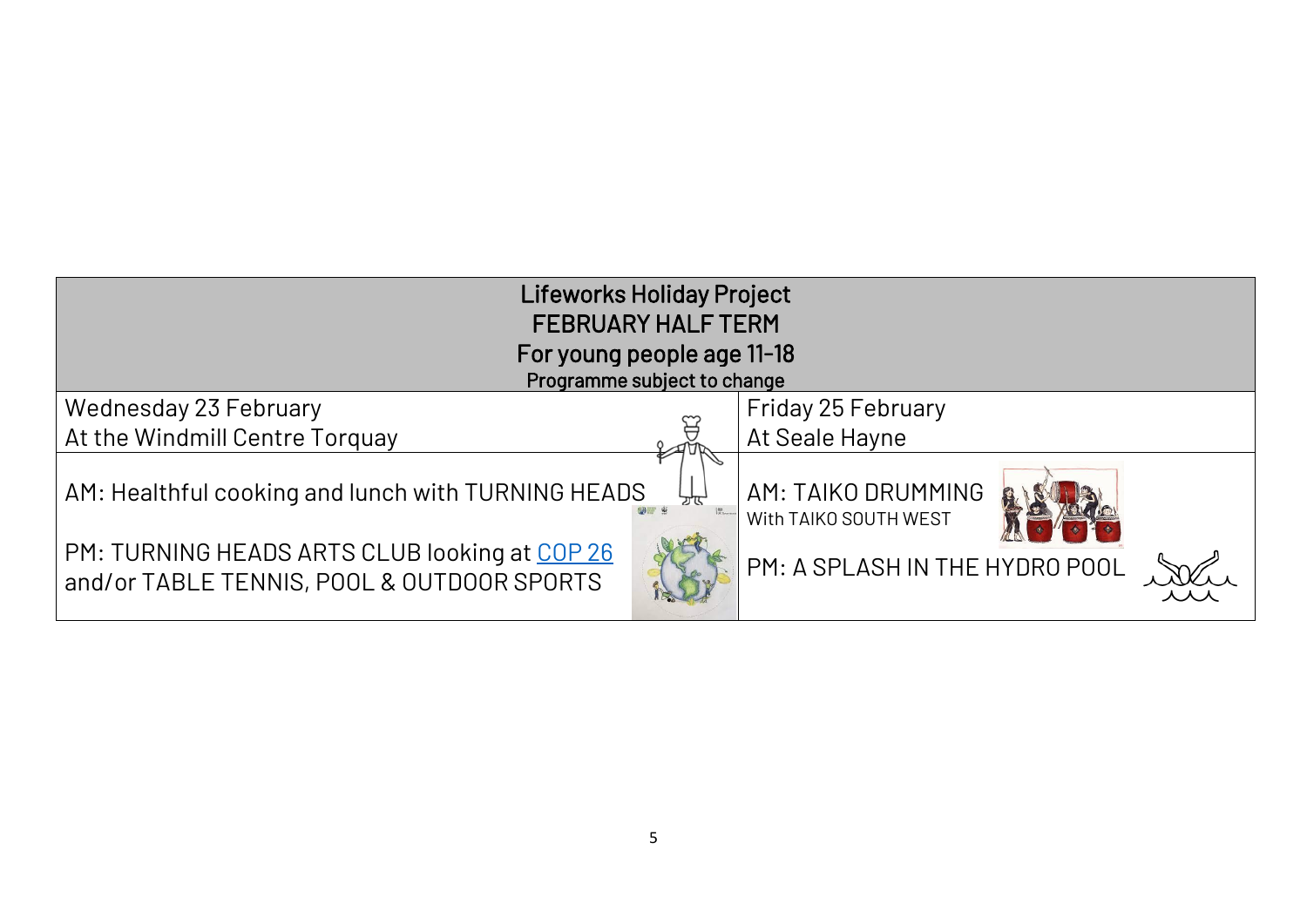Safe-Space is a free easy to use web-based platform for young people with learning disabilities. There you will find resources you can use every day including cooking, music and keep fit videos. Each week we provide a free LIVE programme. Safe-Space is a moderated space - Lifeworks staff are there with you  $\odot$ 

## Lifeworks Safe-Space Online for all ages

Saturdays from 08 January

1-2pm: Keep Fit with Sophie C

2-3pm: LOCKDOWN DISCO

with DJ's Mark T or Charlie C





#### A HAPPY NEW YEAR FRO[M COMMON FLORA:](https://www.commonflora.co.uk/)

"The WOAD SEEDS are ready" We have been invited by local community growers, Common Flora, to participate in the BLUE project. If you would like some free WOAD seeds to grow at home ahead of a celebration at Common Flora on a weekend in July where we will be 'harvesting the woad' to make stunning and natural blue dye all together. We will be distributing woad via our Saturday Clubs and Holiday Projects, but we can mail them to you – just let us know. Contact: [sarah-janelowson@lifeworks-uk.org](mailto:sarah-janelowson@lifeworks-uk.org) 

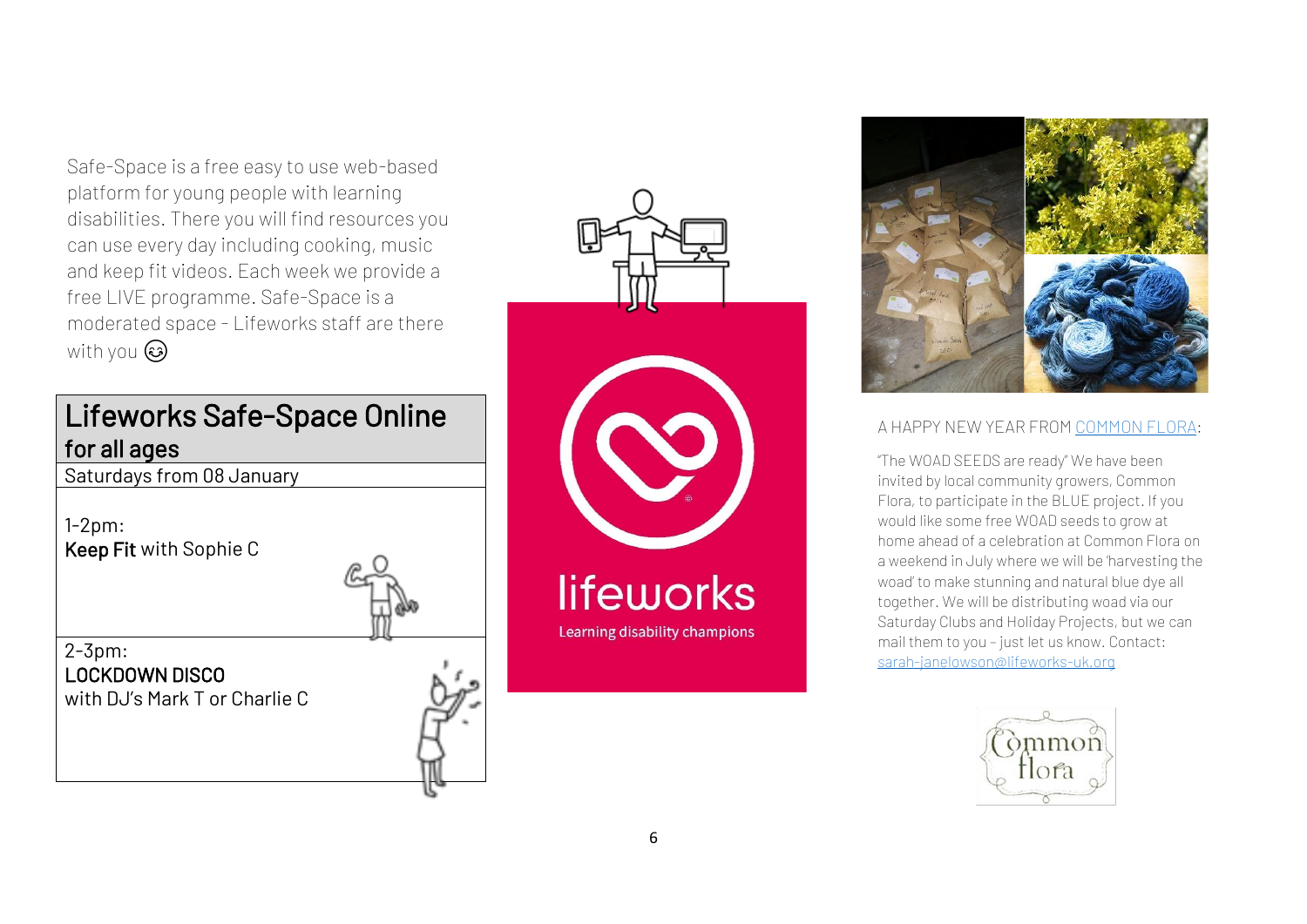#### Youth, Holiday & Safe-Space Workshop Team: